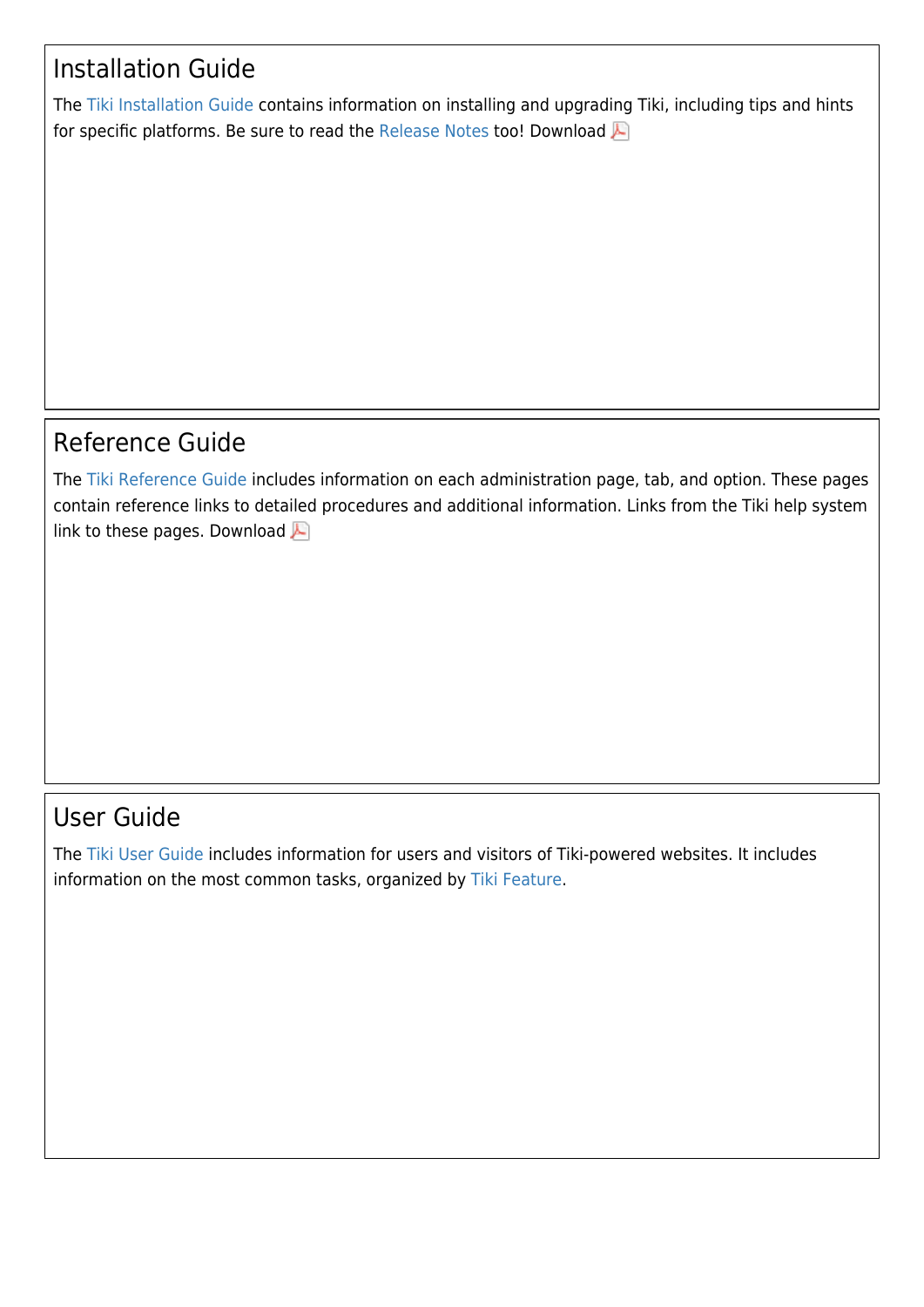# Administrator Guide

[Tiki Administrator Guide](https://doc.tiki.org/Tiki-Administrator-Guide)

### Learn More

#### • [Introduction](https://doc.tiki.org/Introduction)

[Annexes](https://doc.tiki.org/Annexes)

Did you find a problem with the documentation? Let us know:

- [Become an author](https://doc.tiki.org/Welcome-Authors) and fix it!
- Discuss it on the [documentation forum](http://tiki.org/tiki-view_forum.php?forumId=2).

Review the [Tiki FAQs](https://doc.tiki.org/Tiki-FAQs) for frequently asked questions (and answers).

#### [See what's new in:](https://doc.tiki.org/New-in-version)

- **[Tiki 24](https://doc.tiki.org/Tiki24)** (LTS)
- **[Tiki 23](https://doc.tiki.org/Tiki23)**
- **[Tiki 22](https://doc.tiki.org/Tiki22)**
- **[Tiki 21](https://doc.tiki.org/Tiki21)** (LTS)
- **[Tiki 20](https://doc.tiki.org/Tiki20)**
- **[Tiki 19](https://doc.tiki.org/Tiki19)**
- **[Tiki 18](https://doc.tiki.org/Tiki18)** (LTS)

Older versions

The Tiki Documentation is a continual work-in-progress.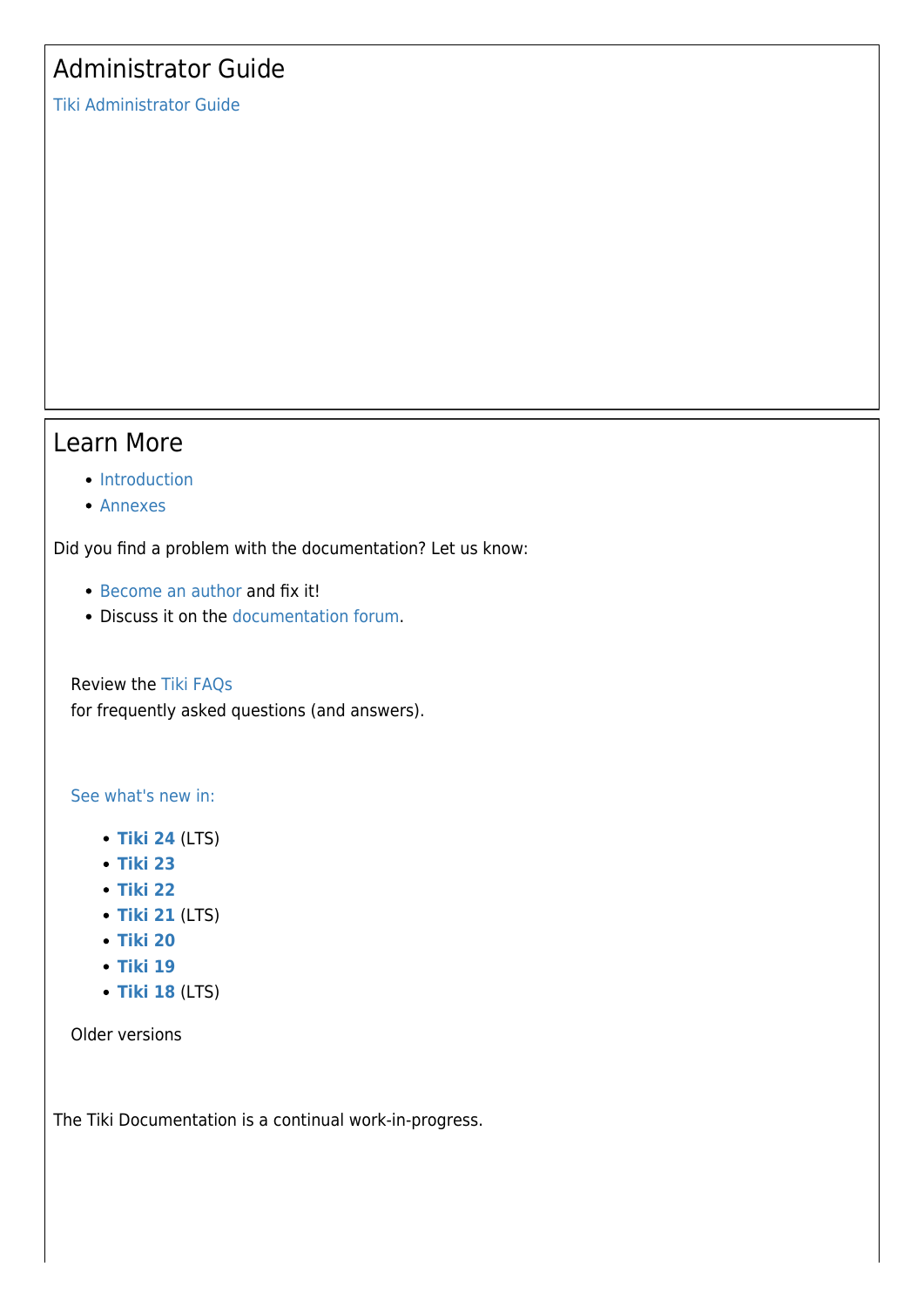# Last Modifications

- [Tiki Manager Package](https://doc.tiki.org/Tiki-Manager-Package)
- [Rating page](https://doc.tiki.org/Calculations)
- $\bullet$  [Tiki25](https://doc.tiki.org/Tiki25)
- [PluginKanban](https://doc.tiki.org/PluginKanban)
- $\bullet$  [Tiki24](https://doc.tiki.org/Tiki24)
- [Admin Home](https://doc.tiki.org/Admin-Home)
- [Web Monetization](https://doc.tiki.org/Web-Monetization)
- $\bullet$  [API](https://doc.tiki.org/API)
- [PluginTracker](https://doc.tiki.org/PluginTracker)
- [User Preference Field](https://doc.tiki.org/User-Preference-Field)
- [PluginCountup](https://doc.tiki.org/PluginCountup)
- [PluginCountdown](https://doc.tiki.org/PluginCountdown)
- [Composer](https://doc.tiki.org/Composer)
- [PluginInsert](https://doc.tiki.org/PluginInsert)
- [Lost admin password](https://doc.tiki.org/Lost-admin-password)
- [Webmail](https://doc.tiki.org/Webmail)
- [PluginXMPP](https://doc.tiki.org/PluginXMPP)
- [PluginList output control block](https://doc.tiki.org/PluginList-output-control-block)
- [Firewall](https://doc.tiki.org/Firewall)
- [Clearing Cache](https://doc.tiki.org/Clearing-Cache)

## The latest Tiki news

[Tiki Project Welcomes New Administrators](https://tiki.org/article489-Tiki-Project-Welcomes-New-Administrators)

(Fri 08 Apr, 2022)

[Tiki 24 LTS Released](https://tiki.org/article488-Tiki-24-LTS-Released)

(Tue 15 Mar, 2022)

[TikiRoundtable Meeting this Sunday, January 23, 2022](https://tiki.org/article487-TikiRoundtable-Meeting-this-Sunday-January-23-2022)

(Fri 21 Jan, 2022)

[Tiki Roundtable Meeting this Sunday, January 23, 2022](https://tiki.org/article487-Tiki-Roundtable-Meeting-this-Sunday-January-23-2022)

(Fri 21 Jan, 2022)

[TikiRoundtable Meeting this Sunday, December 19, 2021](https://tiki.org/article486-TikiRoundtable-Meeting-this-Sunday-December-19-2021)

(Thu 16 Dec, 2021)

[Tiki Roundtable Meeting this Sunday, December 19, 2021](https://tiki.org/article486-Tiki-Roundtable-Meeting-this-Sunday-December-19-2021)

(Thu 16 Dec, 2021)

[TikiRoundtable meeting this Sunday 21 Nov 2021 15:00 GMT](https://tiki.org/article485-TikiRoundtable-meeting-this-Sunday-21-Nov-2021-15-00-GMT)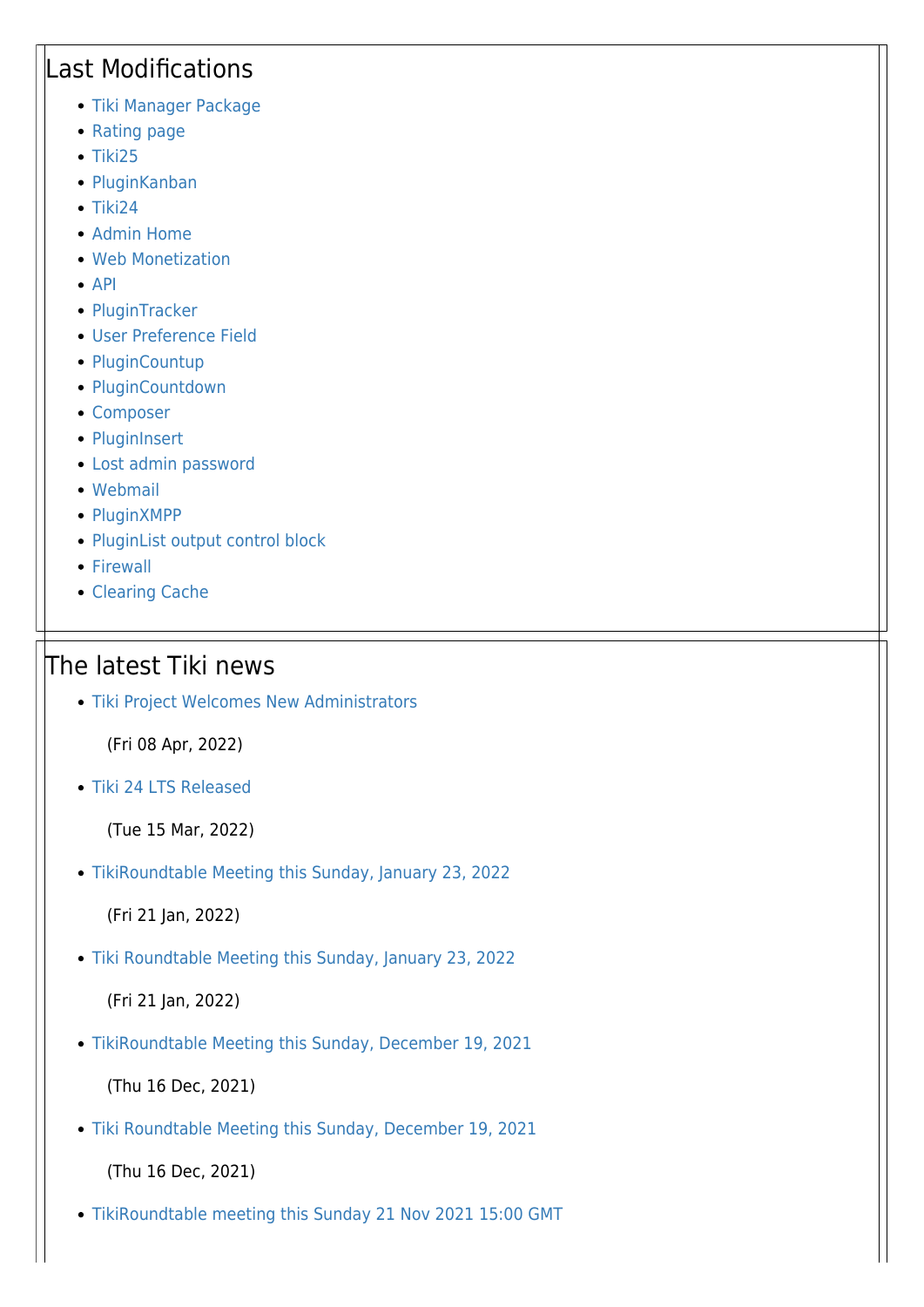(Sun 21 Nov, 2021)

[Tiki Roundtable Meeting this Sunday 21 Nov 2021 15:00 GMT](https://tiki.org/article485-Tiki-Roundtable-Meeting-this-Sunday-21-Nov-2021-15-00-GMT)

(Sun 21 Nov, 2021)

[Tiki Roundtable Meeting - November 2021](https://tiki.org/article484-Tiki-Roundtable-Meeting-November-2021)

(Tue 16 Nov, 2021)

[Tiki Celebrates its Nineteenth Birthday!](https://tiki.org/article483-Tiki-Celebrates-its-Nineteenth-Birthday)

(Fri 08 Oct, 2021)

# *h* Become a Power User

Learn how to

- 1. [Download](https://doc.tiki.org/Download) the current release.
- 2. [Install](https://doc.tiki.org/Tiki-Installation-Guide) or [Upgrade](https://doc.tiki.org/Upgrade) your Tiki.
- 3. [Configure](https://doc.tiki.org/Tiki-Administrator-Guide) the features.
- 4. [Enjoy](https://doc.tiki.org/Tiki-User-Guide) your website.

## Become an Author

The Tiki documentation is a constant work in progress — **[you](https://doc.tiki.org/Welcome-Authors)** [can help](https://doc.tiki.org/Welcome-Authors) create and improve this site.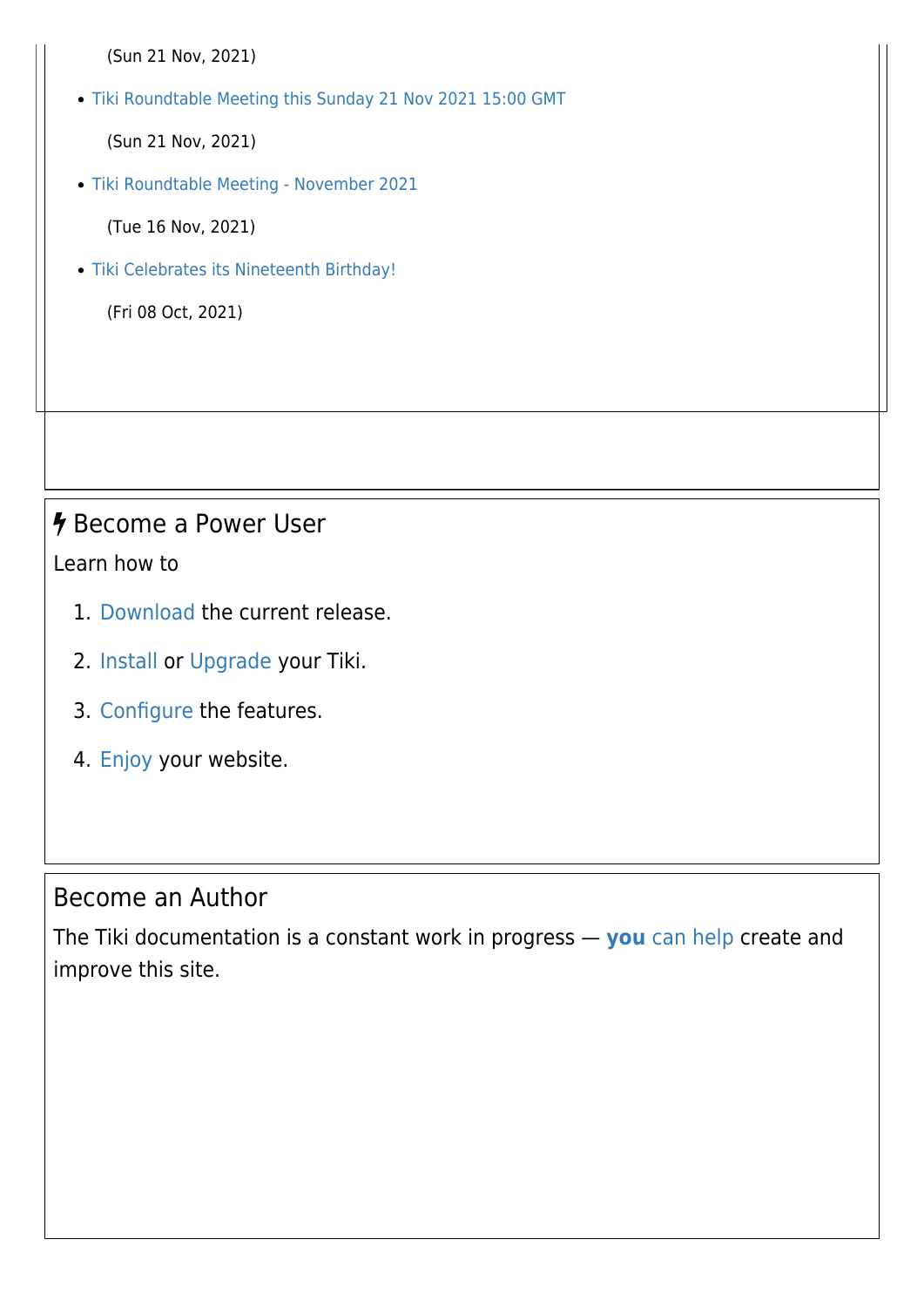# </> Become an Developer

The Tiki project is supported by hundreds of developer and you can [start contribute](https://dev.tiki.org/TikiDevNewbie) [and commit your code](https://dev.tiki.org/TikiDevNewbie) very quickly.

# **S** Join the community

The [Tiki Community](https://doc.tiki.org/Community) is a member-driven ["do-ocracy"](https://doc.tiki.org/tiki-editpage.php?page=Model). To facilitate this approach, we offer support, [documentation](https://doc.tiki.org) and tools that we, the [Community,](https://doc.tiki.org/Community) maintain for the tiki.org websites as we "eat our own dogfood" to improve and [add features](https://doc.tiki.org/Features) to the Tiki code. **[Registration](https://tiki.org/tiki-register.php?key=randomstring) is free and open to all, and you are warmly welcomed to join**.

# **C** Need Help?

Having problems? Be sure to [check the Tiki Documentation](https://doc.tiki.org/All-the-Documentation), you will  $\pmb{\times}$ find most solutions there. Other places to check:

- [Frequently Asked Questions](https://doc.tiki.org/Tiki-FAQs) (FAQs)
- [Tutorials and Videos](https://doc.tiki.org/Tutorials)
- [Tiki Support Forums](http://tiki.org/forums)
- [Tiki Service Providers](http://info.tiki.org/Consultants) (consultants)
- The [Tiki Newsletter](http://tiki.org/Newsletter)

- [Initial Configuration](https://doc.tiki.org/Initial-Configuration)
- [Tuning and Performance](https://doc.tiki.org/Tuning-Tiki)
- [Troubleshooting](https://doc.tiki.org/Troubleshooting)
- [Author resources](https://doc.tiki.org/Welcome-Authors)

Common topics include: **How to get help with Tiki**